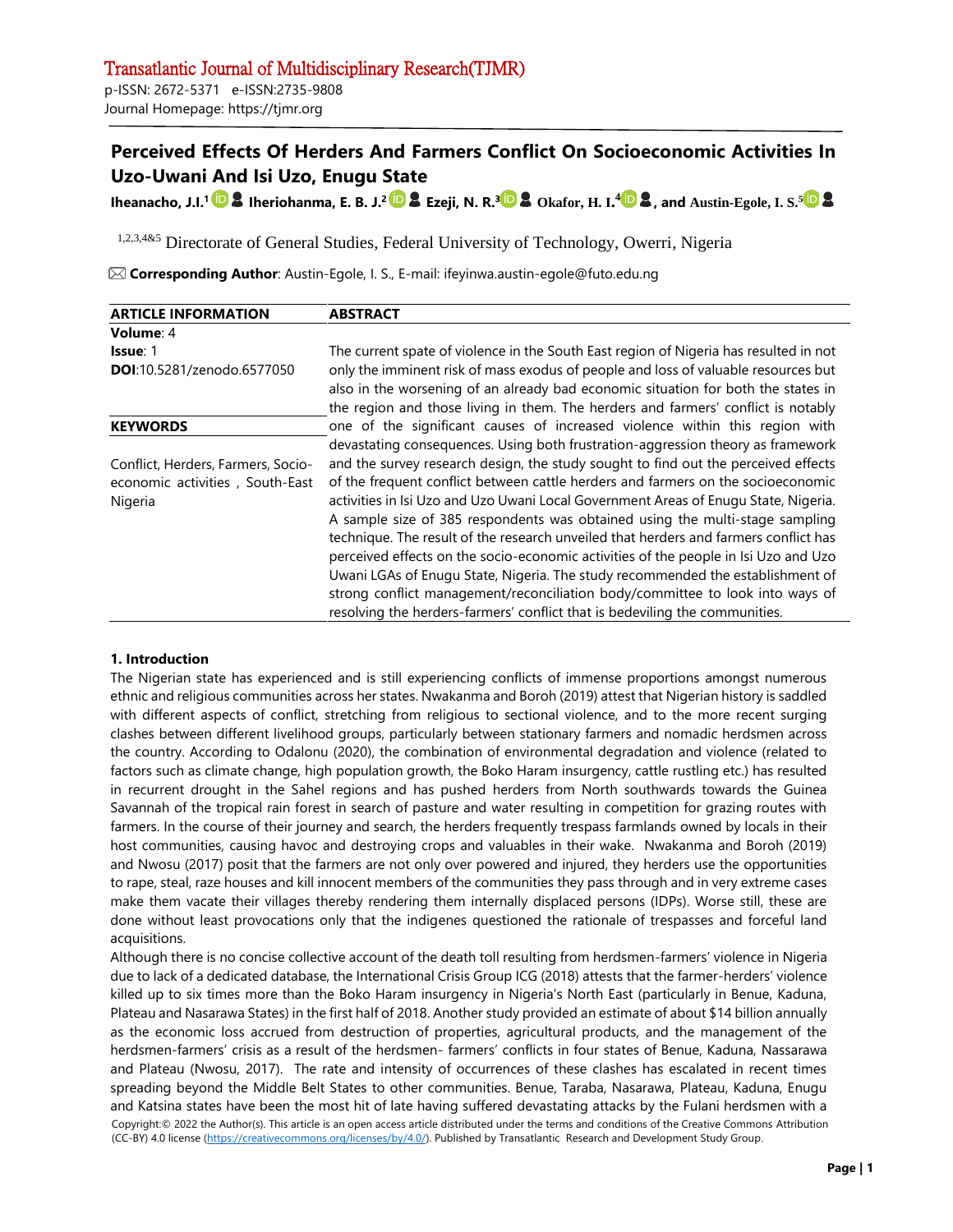heavy toll in human lives and properties (Iheriohanma, Opara and Raimi, 2020; Verjee and Kwaja, 2021). One of the most well-known reported clash allegedly perpetrated by cattle herders was the Agatu Massacre in Benue State in February-March 2016 which resulted in not only the cold blooded massacre of about 300 Agatu indigenes in four communities but also the displacement of more than 7,000 persons from their homes. On the 4th of March 2018 in Omusu village, Ojigo ward in Edumoga Okpokwu Local Government Area of Benue state 26 people were also killed in another attack. Davidheiser and Luna (2008), Nwosu (2017) and Nwakanma and Boroh (2019) affirm that these killings were accompanied by the destruction of houses and other properties, rape, as well as illegitimate occupation of victim communities. The Ukpabi Nimbo community were victims of another attack on the 25 April 2016, when suspected armed herders invaded the agrarian community in Enugu State, in a reprisal attack, killing about 46 indigenes. Furthermore, on the 25th July 2021 Fulani herders attacked at Obi Aku farm camp in Opanda village another community in Nimbo Uzo Uwani Local Government Areas of Enugu State.

Table 1 below shows a compilation of media reported attacks on Uzo Uwani and Isi Uzo LGAs of Enugu State.

|                                                           |                        | Table 1: Compilation of Some Media Reported Attacks in Uzo Uwani and Isi Uzo LGAs of Enugu State                                                    |                                                                                           |  |
|-----------------------------------------------------------|------------------------|-----------------------------------------------------------------------------------------------------------------------------------------------------|-------------------------------------------------------------------------------------------|--|
| <b>Location</b>                                           | <b>Date</b>            | <b>Incident and Casualties</b>                                                                                                                      | <b>Source</b>                                                                             |  |
| Ukpabi Nimbo, Uzo Uwani<br>LGA                            | April, 25 2016         | 46 killed, 11 houses burnt, Christ<br>Holy Catholic Church burnt                                                                                    | (2016)<br>lgata<br>in.<br>Vanguard Ng of April<br>30, 2016                                |  |
| Neke Isi Uzo LGA                                          | April 27, 2017         | Many injured and disabled and<br>goods destroyed                                                                                                    | Ajiboye, (2017)in The<br>WitnessNg of May 6,<br>2017,                                     |  |
| Umulokpa, Uzo Uwani                                       | March 22, 2019         | Dr. Nnamdi Ogueche, Secretary<br>of Uzo Uwani LGA was killed after<br>peace meeting<br>between<br>a<br>farmers and herders                          | Thisday Live Ng of<br>Thisday, March 22,<br>2019                                          |  |
| Adani, Uzo Uwani                                          | March 29, 2021         | 8 people killed                                                                                                                                     | (2021)<br>Anyanwu<br>inThe Sun of 30th<br>March 2021                                      |  |
| Obie-Aku,<br>Opanda,<br>Nimbo<br>Community, Uzo Uwani LGA | July 22, 2021          | 4 killed, 10 missing after Fulani<br>Herdsmen attack                                                                                                | Ede<br>(2021) inPunch<br>Ng of 27 July 2021                                               |  |
| Abor Eha-Amufu ,Isi Uzo LGA                               | August 1, 2021         | At least one killed and others<br>critically wounded                                                                                                | Odu<br>(2022)<br>in<br>Vanguard January 24,<br>2022                                       |  |
| Okpokwu-Mgbuji community in<br>Isi-Uzo LGA                | August 1, 2021         | 8 persons dead, including a<br>pregnant woman; and several<br>others missing                                                                        | Okoli,<br>Odu,<br>&<br>Nwaiwu,<br>(2021)<br>in.<br>Vanguard<br>Ng<br>of<br>August 6, 2021 |  |
| Ugwujoro Nimbo, Uzo Uwani                                 | October<br>18,<br>2021 | Mrs Cordelia Utazi killed in her<br>farm                                                                                                            | Odu(2021)<br>in<br>Vanguard<br>Ng<br>of<br>October 21, 2021                               |  |
| 7 January 2022<br>Mgbuji, Isi Uzo LGA                     |                        | More than 5 people killed 5<br>village farm settlements sacked,<br>destroyed over 100 hectares of<br>farms,<br>rice<br>farm<br>cassava<br>destroyed | Ede (2022) in Punch<br>Ng of 8 January 2022                                               |  |

Source: Researchers' Field Work, 2022

## **2. Literature Review**

The International Crisis Group ICG (2018), reports that the advancement of this conflict into states in the Southern region of Nigeria is provoking anger in the already strained relations among the country's major regional, ethnic and religious groups. The implications of these are enormous as they tend to not only provoke ethnic, religious and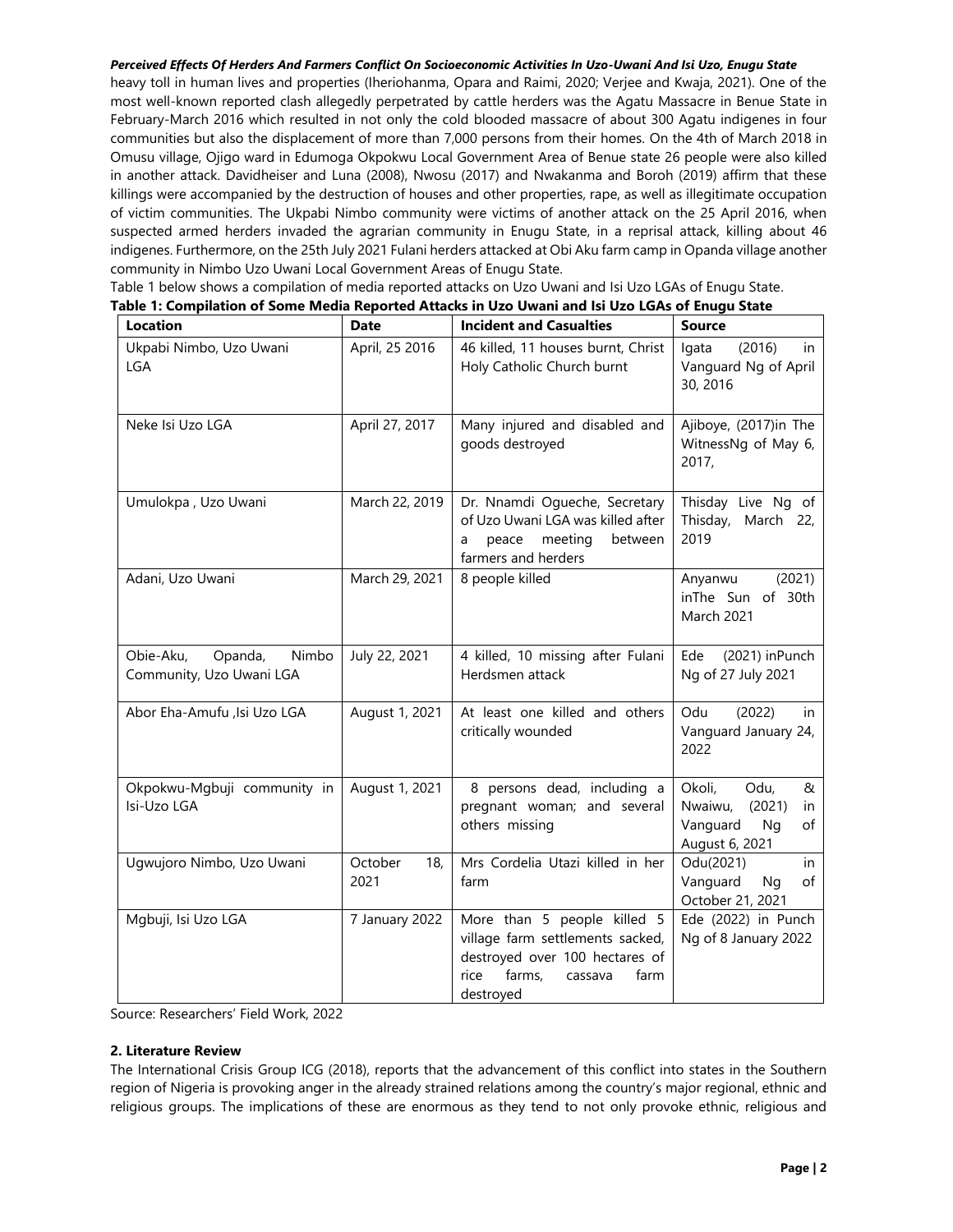political crisis in the country, they equally impact negatively on the socioeconomic activities of the country in general and the affected communities in particular. Bearing in mind the violent nature of these conflicts between nomadic cattle herders and the farmers, this study seeks to examine the perceived devastating aftermath effect of the turbulent crisis on the socio-economic activities of the people of Isi Uzo and Uzo-Uwani Local Government Areas of Enugu State. It also seeks to proffer recommendations on ways of ameliorating and if possible eradicating the conflict.

#### **2 .0 Conceptualizing Conflict**

The term conflict is often viewed as a serious disagreement and controversy and a prolonged struggle between groups of people with divergent interests. Opara and Okafor (2020) argue that conflict is a natural phenomenon and well rooted in traditional African society as a result of their cultural lifestyle. According to Ofuoku and Isife (2010), conflict is seen as the right of taking over incomparable ideas that result to violent attacks on human beings, live stocks, destruction of properties (loss of wealth) and permanent abandonment of people's ancestral homes and land. Ningxin (2018) in his study pointed out that in January 2013 and February 2016 respectively, Fulani herdsmen attacked some communities in Benue State leading to loss of lives and wealth and displacement of the survivors. Equally, Ndubuisi (2018) sees conflict as having clash of interests and objectives by different people while Mufutau, Bramah, and Shittu (2020) opine that conflict takes the shape of division or rancor that occurs between groups or parties. Conflict could be said to lead to general untold hardship to all living and non-living creatures within a geographical setting if not properly managed.

According to Oghuvbu and Oghuvbu (2020), the high population growth rate in the world today, the increment in the number of farmers and the ugly manner of destroying the surroundings and interruption in the normal course of resolving land and water issues result to conflicts. Again, the illegal importation of deadly weapons in and out of West Africa and the Sahel Regions as well as the struggle for safety and search for assurance of economic livelihood have antagonistically changed the previously established cordial relationship between the herders and farmers of West African communities. Conflicts negatively affect peoples' lives in its entirety. Implicitly, conflict is as old as human race and is a part of human phenomenon that only demands tact in handling.

#### **2.1 Causes of Herders – Farmers' Conflicts**

Ewetan and Urhie (2014) opine that the rate of insecurity in Nigeria has been higher since the return of democracy in 1999. According to them, violent crimes can be traced from Nigeria's independence to the Nigeria-Biafra war of 1967 - 1970 during which time people started acquiring arms for self-defense. Consequently, some unemployed criminallyminded youths used the arms for committing various violent crimes. To expatiate on the position of Ewetan and Urhie, some die-hard criminally-minded sit-tight politicians who wanted positions of office by hook or crook let out arms to criminals for electoral malpractices. Gun-runners cashed in on this and the business thrived as the beneficiaries in political positions and policy makers could not control the market and marketers. Bad governance that has generated discrimination, ineptitude, non-participation and marginalization in governance especially of perceived ethnic groups and those whose lands lay the eggs that hatch the wealth of the nation has been fingered as a major root cause of ethnic conflicts in Nigeria (Iheriohanma et al., 2020). Unfortunately, these frustrated-marginalized ethnic groups view themselves as second class citizens of a country whose common patrimony is being consistently 'balkanized' and allocated by the political rulership of another ethnic group that is seen as not contributing as much to the resources and wealth of the nation. Yet this same sectional ethnic group sees rulership as hegemony and their right. To worsen the threat, the farmlands and planted crops are destroyed by the cattle of this same ethnic group that is forced out because of desertification and drought down south in search of grazing fields and roots for their cattle, cows and other animals (Iheriohanma et al., 2020; Verjee and Kwaja, 2021). The frowning and resistance by the affected community land owners and farmers generated conflicts with the Fulani herders who 'demand' that their cattle must have lands for grazing. Yet, they make no efforts to buy the 'demanded' land for their personal cattle business.

#### **2.1.2 Systemic and Political Corruption Problem**

Nwanegbo and Odigbo (2013), aver that systematic and political corruption is a double edged sword which has held the Nigerian state to ransom. Nigerian government has totally failed in addressing this deadly social problem because of the ulterior motives of most of those who are holding higher political offices. Corruption, they say, hinders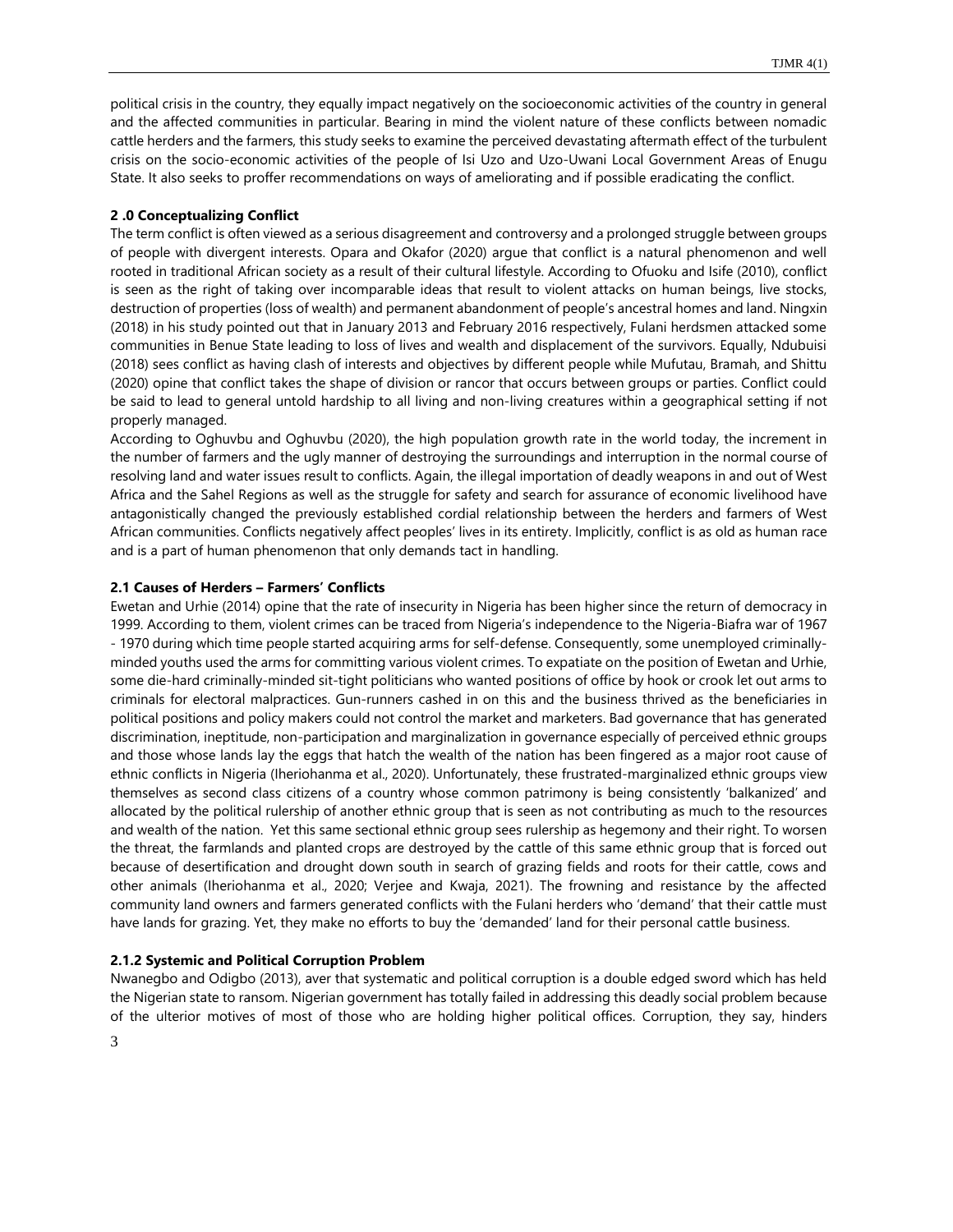economic growth, underscores the successful deposition of future wealth and assistance as well as stealing all that were kept in their charge thereby worsening the conditions of the poor citizens. The inability of the federal government to demand accountability and transparency from public office holders and punish the offenders has really destroyed the image of Nigeria as a country (Udeh & Nwokorobia, 2021). Corruption has also dented the governance structure as it has virtually become systemic having been observed in all spheres of Nigerian life. The effect of corruption on the masses invariably breeds restlessness and anger of the citizens on the political leadership and elite who flagrantly front and display the looted wealth to the chagrined aggressive poor. Only a little infliction of injury on them as a reminder will spark off demonstration and violence against the authority of the state.

## **2.1.3 Conflicts of Interest Factor**

For quite some decades now, the regular occurrence of herders – farmers' conflict in Nigeria has reached the apex. These bloody events were previously experienced only in the Northern and Middle Belt areas but have recently reared their ugly heads up in the South Eastern zone due to conflicts of interests. Almost all the trusted conflict resolution institutions seem to be inducers of conflicts. Distrust and greed have unavoidably crept into the system. In 2019, the federal government of Nigeria launched a 10-year National Livestock Transformation Plan (NLTP) to reduce and assuage the fears on open grazing (Aliyu, (2019), yet the suspicion on the interest of the federal government on land grabbing for the Fulani herders, who are the supposedly beneficiaries of the NLTP, has continued unabated. The question has always been why introducing this policy of national livestock transformation this time around when the consensus has been ranching? The people see conflict of interest in the areas of protectionism for the Fulani herders who flagrantly kill, maim, rape, engage in burning houses and properties etc. and land grabbing on one side of the divide and those who only benefit from government continued assurance of tracking the evil perpetrators on the other side of the divide. At best they latter are quartered in Internally Displaced People's camps.

# **2.1.4 Population Growth Problem**

The high rate of population in Nigeria has equally given rise to the herders – farmers' conflict. As human population has skyrocketed so has the cattle population in Nigeria. Ufoegbune and Fabiyi (2016) maintained that livestock and people depend on enough water and food for their survival. The two conflicting parties – herders and farmers - keep accusing each other of being the cause of each other's predicament. Climate change has rather aggravated the situation as the parties in contention always disagree over land use and water and grazing routes. The torture has also heightened the struggle for survival of the fittest as natural resources are only available to the power-mighty, hence the carrying of dangerous weapons by the herders against resistant land owners and cattle rustlers.

## **2.1.5 Security Problem**

Insecurity is the most pressing issue Nigeria is facing for quite some time now. Omede and Omede (2015) commented that the rate at which innocent people's lives are being wasted in Nigeria is very alarming and disturbing. Every part of the country is porous and security structures already collapsed. Nigeria has failed her citizens in playing her democratic roles security-wise (Iheriohanma, et al., 2020; Verjee and Kwaja, 2021). Olukoju, Adesina, Adesoji and Amusa (2018) opined that unequalled security problem is starring on the face of Nigeria as a country and nothing serious is being done to solve it. Insecurity problem has given birth to so many ills in the society such as killings, kidnapping, banditry, robbery, terrorism etc.

## **2.1.6 Poverty and Economic Factor**

Herders – farmers' constant clashes have undoubtedly negatively affected both people's lives and their livelihood. Poverty has been known as the root cause of insecurity since it is recorded that 43% of Nigerian population is living in abject poverty. The regular occurrence of insecurity has posed danger to lives and property and most of the socioeconomic and business activities have stopped and some closed down totally, yet the people must have to feed themselves..

## **2. 2 Conflicts and Socio-Economic Activities**

Conflict adversely affect people's general way of living since it usually harbors on destruction of lives and properties and equally stops both the social and economic activities from flowing smoothly. Onime (2018) observed that the rate of unemployment increases whenever there are cases of insecurity. Ewetan and Urhie (2014) and Iheriohanma et al. (2020) equally opine that the incessant cases of insecurity in Nigeria bring about strong threat to both lives and properties which in turn not only discourages investors of every kind but distort investment from flourishing and put all economic activities to a halt. Austin-Egole, Iheriohanma, Iheanacho, Ezeji, Okafor and Wokoma, (2022) reiterate that the adverse impact of insecurity on both individual savings and Gross Domestic Product (GDP) of Nigeria cannot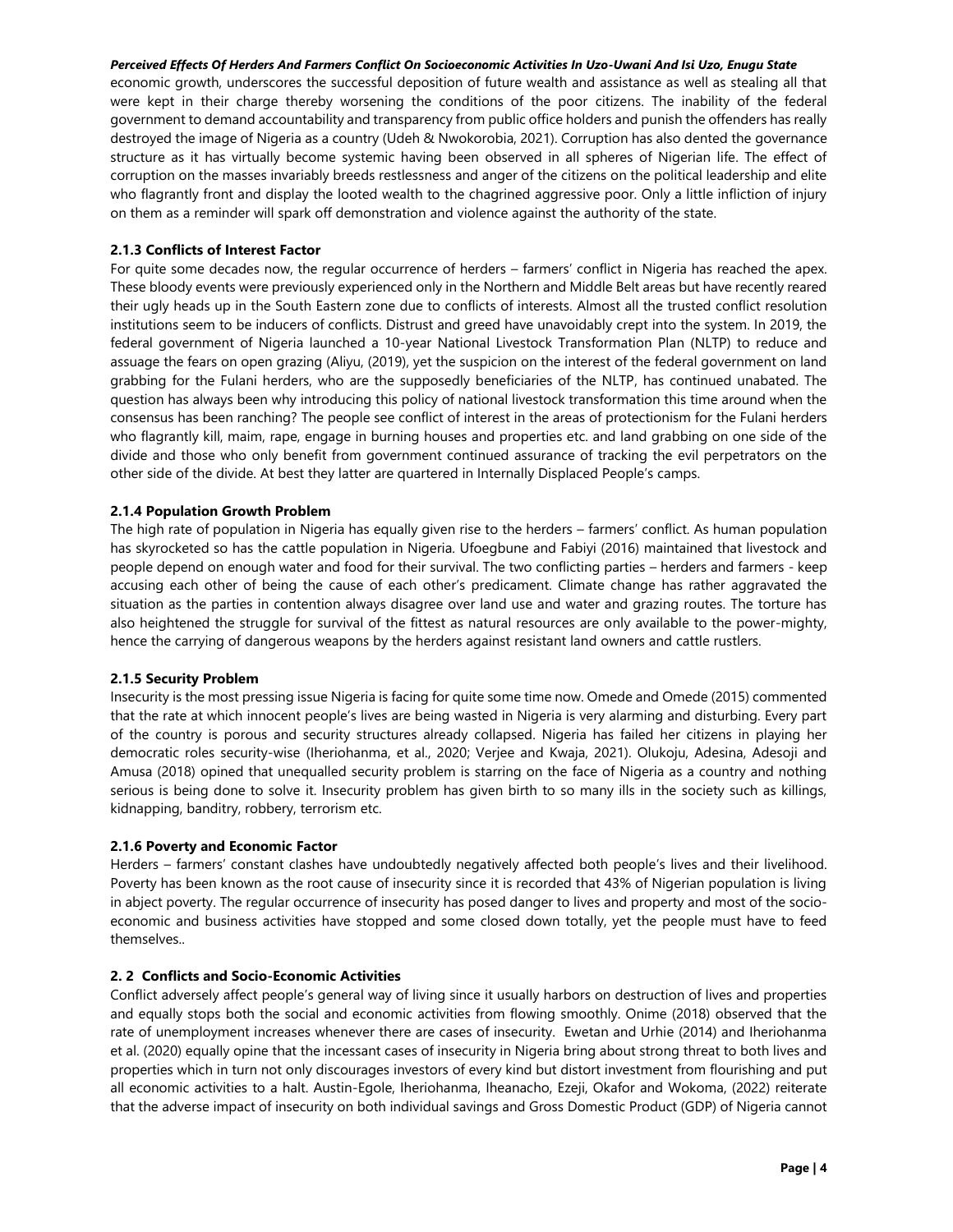be overlooked because it plays a major role in exacerbating the current high rate of poverty and violent crimes. According to Oghuvbu and Oghuvbu (2020), the continuous occurrence of violence and stubborn resistance of control throughout Nigeria is detrimental to growth and suffocates economic growth and regular loss of life and destruction of properties. Flowing from the literature above, it could be reiterated that constant break-down of law and order, violence and destruction of lives and property in the society breeds decimation of human capital and poverty.

## **2.3 Theoretical Framework**

This study adopted the Frustration - Aggression theory to explain farmers-herders' conflict. Dollard (1939) who developed this theory posited that frustration is the major determinant of aggression hence the aggression and killings carried out by Fulani Herdsmen on the people of Uzo Uwani and Isi Uzo were caused by frustration. On the other hand, the reprisal attacks on the herdsmen by communities were caused by frustration of attacks chronicled in the table 1 below. This theory has been expanded by scholars like Miller (1941), Berkowitz (1962) and Yates (1962). In addition, in Why Men Rebel by Ted Gurr (1970), the linkage between frustration and aggression were brought to the fore. Gurr analyzed the psychological frustration – aggression theory that frustration does no lead to violence immediately. However, prolonged frustration anchored on deprivation will always result to conflict. Gurr further argues that relative deprivation could lead to collective violence by social groups. The relevance of this theory is anchored on the premise that both farmers and herders are frustrated by the strained relationship between the two groups as anchored on dearth of access to natural resources and climate change on the Lake Chad region leading to the influx of herdsmen down south.

# **3. Methodology**

# **3.1 Area of Study**

The study was conducted in Isi Uzo and Uzo-Uwani Local Government Areas of Enugu State. The two local government areas were purposively chosen as area of study because of the repeated incidence of herders-farmers' clashes and because they share borders with other states that have equally witnessed such clashes. Isi Uzo L.G.A has borders with Benue and Ebonyi States whereas Uzo Uwani shares borders with Kogi and Anambra States. These States are also battling with farmers-herders' crisis.

## **3.2 Population and Sampling Procedure**

Survey research was adopted in this investigation. The population of the study is gotten from the two local government areas -Isi Uzo and Uzo-Uwani Local Government Areas of Enugu State.

| S/No. | <b>Name Of Local</b>   | <b>Population Census, 2006</b> | <b>Population Projection,</b> |  |
|-------|------------------------|--------------------------------|-------------------------------|--|
|       | <b>Government Area</b> |                                | 2016                          |  |
|       | Isi Uzo                | 148,597                        | 200,600                       |  |
|       | Uzo-Uwani              | 127.150                        | 171,600                       |  |
|       | Total                  |                                | 372,200                       |  |

# **Table 2: Population of the Two Local Government Areas of Study**

**Source:** National Population Commission, Nigeria (web); National Bureau of Statistics (web 2022)

The statistical formula devised by Yamane (1967) was employed to determine the sample size.

Where n is the sample size, N is the population size, e is the margin of error 0.05. When this formula is applied to the above population we have Thus n = 372200/(1+372200(0.05)^2 ) n =372200/(1+372200\*0.0025) n =372200/931.5 n =399.6

 $n = 400$  approximately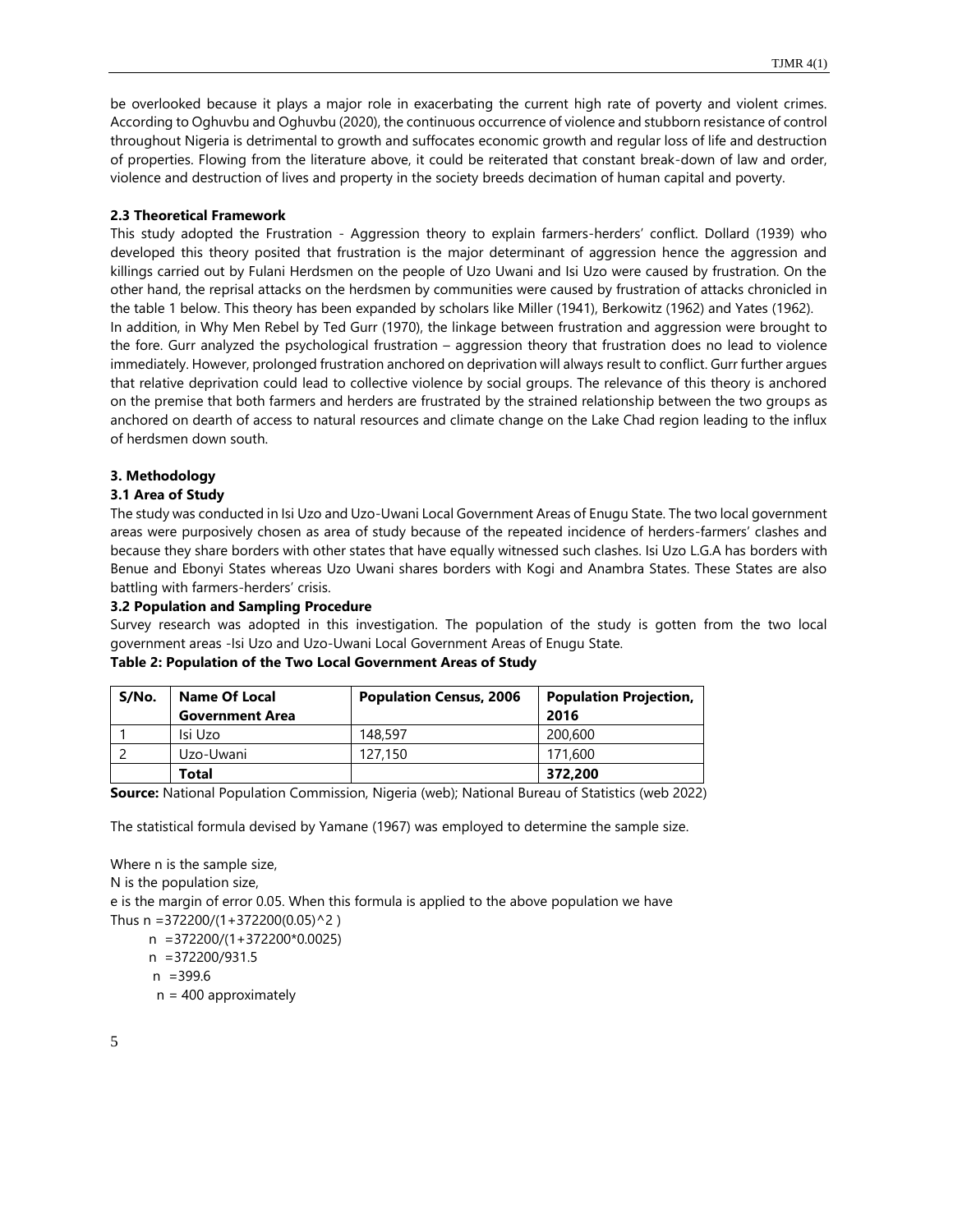This research utilized both purposive and multistage sampling technique in the process of selection of respondents. Stratified sampling was use to ensure that the correct percentage of samples was allotted to the two local governments of study. Purposive selection was employed to choose three communities each from the two local government areas [LGAs] of the state where the herders-farmers' conflict is most prominent (Nimbo, Umulokpa and Adani in Uzo Uwani LGA and Neke, Eha-Amufu and Umualor in Isi Uzo LGA). Random sampling was used to administer questionnaire to respondents in the six LGAs.

| S/No. | Name Of Local Government Areas   Stratified Sample% |     | <b>Stratified Sample Size</b> |
|-------|-----------------------------------------------------|-----|-------------------------------|
|       | Isi Uzo                                             | 54  | 216                           |
|       | Uzo-Uwani                                           | 46  | 184                           |
|       | Total                                               | 100 | 400                           |

## **Table 3: Stratified Sampling Size for Uzo Uwani and Isi Uzo LGAs**

Source: Field Work, 2021

Table 3 above shows the stratified sample size for the two local government areas of study.

Close-ended questions were used to ensure reliability. The questionnaire was self-administered. Secondary data were gathered from text books and journals.

## **4. Results and Discussion**

This session documents the responses to the questionnaire administered to people living in local government areas under study. A total of 400 copies of questionnaire were distributed with 385 (96.5%) returned. The presentation is made in 2 parts namely (a) the Socioeconomic characteristics of the respondents, and (b) the response to the segment of the questionnaire that helps to answer questions on perceptions on the socio-economic effects of herders-farmers' conflicts in the areas under study.

| <b>Category</b>   | <b>Option</b>          | <b>Frequency</b> | Percent (%) |
|-------------------|------------------------|------------------|-------------|
| <b>Sex</b>        | Male                   | 239              | 62          |
|                   | Female                 | 146              | 38          |
|                   | <b>TOTAL</b>           | 385              | 100         |
| Age               | $18 - 30$              | 83               | 21.5        |
|                   | $31 - 45$              | 190              | 49.4        |
|                   | 45 and Above           | 112              | 29.1        |
|                   | <b>TOTAL</b>           | 385              | 100         |
| <b>Occupation</b> | Student/<br>Unemployed | 70               | 18.2        |
|                   | Civil Servant          | 102              | 26.4        |
|                   | Self Employed          | 127              | 33.0        |
|                   | Politician             | 36               | 9.4         |
|                   | Private                | 50               | 13.0        |
|                   | <b>TOTAL</b>           | 385              | 100         |

**Table 4: Socio Economic Characteristics of the Respondents**

Source: Field Survey, 2021

Table 4 shows that a large proportion (62%) of the respondents were male while 38% were female. For their age the respondents within the 18-30 bracket make up 21.1%, 45 and above are 29.1% while 31-45 are in the majority with 49.4% signifying an active working population. The table equally shows that a high percentage of the respondents (33%) are self-employed consisting of farmers, traders, businessmen/women and craft workers; 26.4% are civil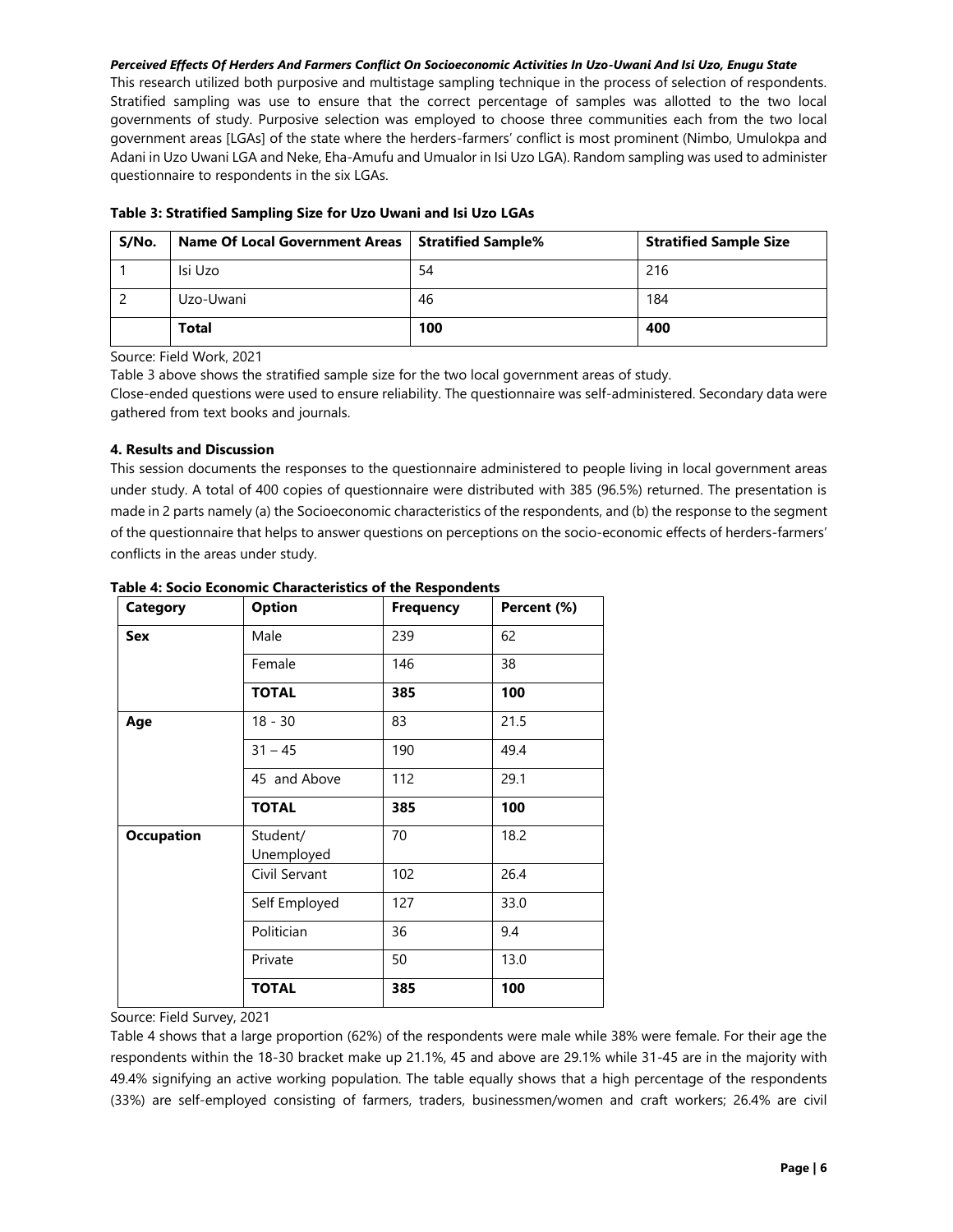servants, 9.4% are politicians while 18.2% are students/unemployed. Thus,81.8% of the respondents are engaged in various forms of economic activities to enable them make ends meet and this is in tandem with Oyesola (2007)'s submission that rural dwellers are engaged in various economic activities for their living.

| S/N            |                                        | Strongly   | Agree      | Undecided | Strongly   | Disagree  |
|----------------|----------------------------------------|------------|------------|-----------|------------|-----------|
|                |                                        | Agree      |            |           | Disagree   |           |
| 1              | herders-farmers'<br>the<br><b>Does</b> | 186        | 145        | 3         | 26 (6.8%)  | 25 (6.5%) |
|                | conflicts<br>affect<br>farming         | $(48.4\%)$ | (37.6%)    | (0.8% )   |            |           |
|                | activities in your locality?           |            |            |           |            |           |
| $\overline{2}$ | herders-farmers'<br>Does the           | 169        | 142        | 8         | 39         | 27        |
|                | conflict affect access to basic        | $(43.9\%)$ | $(36.9\%)$ | (2.1%)    | $(10.1\%)$ | $(7.0\%)$ |
|                | necessities<br>in<br>your              |            |            |           |            |           |
|                | community?                             |            |            |           |            |           |
| 3              | Does the<br>herders-farmers'           | 177        | 141        |           | 43 (11.2%) | 24 (6.2%) |
|                | affect daily income<br>crisis          | (46%)      | (36.6%)    |           |            |           |
|                | earnings?                              |            |            |           |            |           |
| 4              | farmers-herders'<br>Does the           | 135        | 107        |           | 93 (24.2%) | 50(13%)   |
|                | conflict affect general social         | (35%)      | (27.8%)    |           |            |           |
|                | activities such as weddings,           |            |            |           |            |           |
|                | funerals and other cultural            |            |            |           |            |           |
|                | events in your locality?               |            |            |           |            |           |

**Table 7: Frequency Distribution of Perceptions on the Socio-Economic Effects of Herders-Farmers' Conflicts in the areas under study** 

Source: Authors' Field Survey, 2021

Table 7 above indicates the perception of respondents on the substantial issues under investigation. In question 1, a large proportion of the respondents (85.97%) agreed that the herders-farmers' conflicts have affected the farming activities in the areas under study, 0.7% were undecided while 13.25% disagreed. This is in agreement with Chikaire, Orusha, Irebuisi, Amanze and Asonye (2016)'s assertion that conflicts have consequential effects on all agricultural farming processes including prices of produce, output, agricultural extension activities, marketing and distribution of agricultural products, agricultural credit opportunities, labour supply, transportation costs and farm income of farmers. They respondent majority response to question 2, where 80.78% agreed that herdsmen and farmers conflicts adversely affect access to basic necessities, concurs with Kasarachi (2016) postulation that the conflicts between herdsmen and farmers has led to not only the destruction of vast expanse of arable crop farmlands but also to inaccessibility of food thereby causing serious threat to food security. This implies that the conflicts affect people's access to basic amenities in the communities under study. Response to question 3 illustrates that 82.59% of the respondents, a clear majority, agree that the herders-farmers' conflicts affect their daily income earnings. However, 17.40% disagreed. Tanyi, Nwatu, Ugwu, Amadi, and Idongesit (2021) noted from their research that communities are starving, as a result of the very significant decrease in the farm produce and income level of individual families orchestrated by the herders and farmers conflict.

Question 4 indicates that 62.86% of the respondents agree that farmers-herders' conflict affects general socioeconomic activities such as weddings, funerals and other cultural activities while 37.14% disagreed. This is in line with Omotara (2016)'s assertion that conflict over farmland has negative effects on the socio-economic activities of the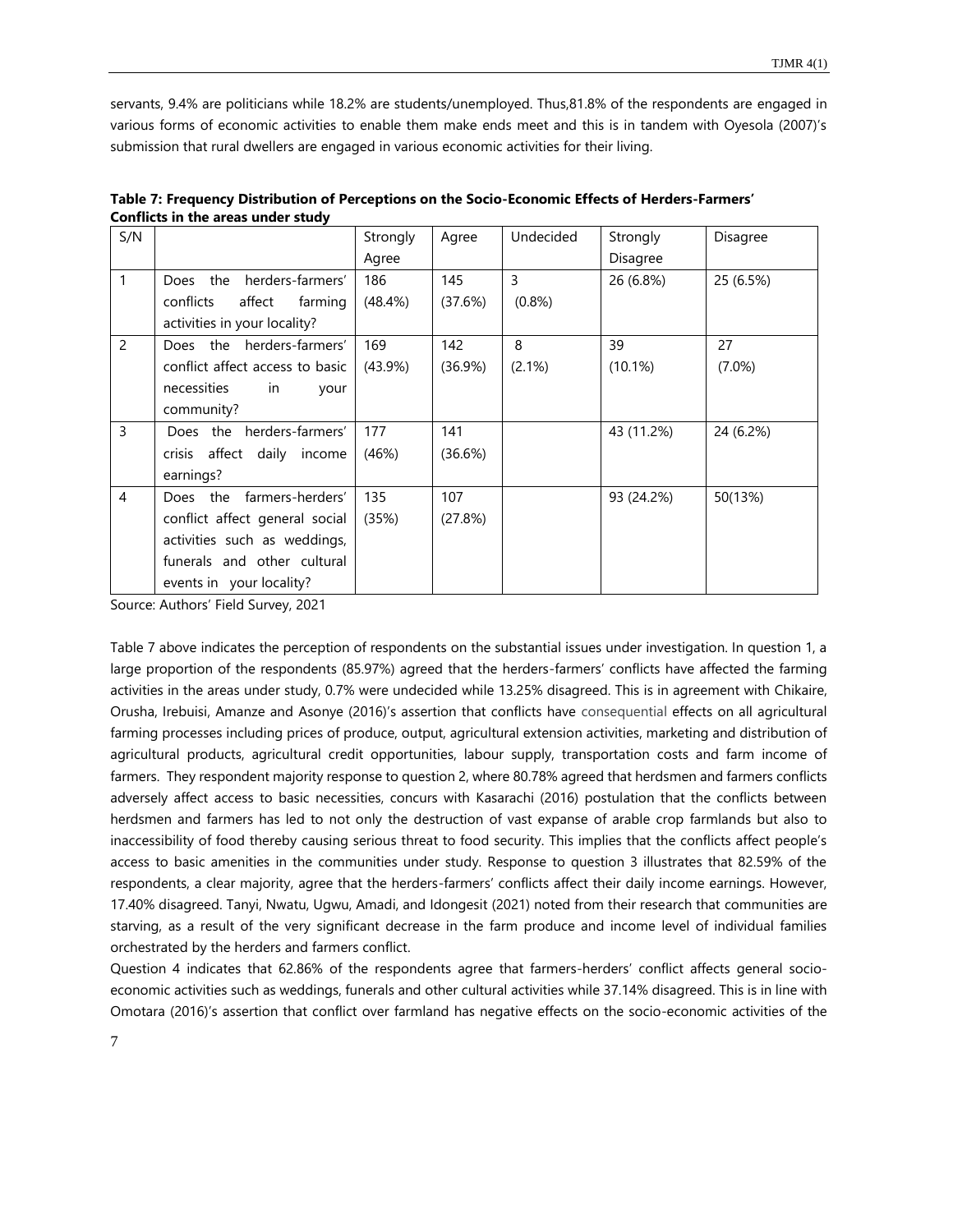residents and seemingly in agreement with Mbah, Jiriko and Amah (2020) that socio-economic activities are usually grounded to a halt in states battling herders and farmers clashes as people restrict/limit their movement out of fear of being killed The implication is that majority of the respondents accepted that the conflicts affected general social activities which were at the lowest ebb as most people cancelled their social activities and events and stayed in-doors for fear of being victims of bandits, kidnappers, herders and cattle rustlers. This is indicative of the fact that government has abysmally failed in its constitutional responsibilities of protecting peoples' lives and property and agrees with the view of Mbah, Jiriko and Amah (2020) that the Nigerian government has not sufficiently addressed the situation. This is very disheartening.

It is therefore very pertinent to seriously look into ways of dealing with the menace of farmers-herders' conflict and its associated violence in Nigeria generally and the south-eastern region in particular. Bearing in mind the intensity of the looming food crisis incurred as a result of the inability of these farmers to go about their occupation, there is need for urgent action to be taken. All stakeholders including the representatives of the farmers and herders and government with her concerned agencies and parastatals must come together to genuinely find a lasting solution to the conflict.

#### **5. Conclusion and Recommendations**

Farmers and herdsmen conflicts has continued to expand and the cause is attributed to not a single factor but to multi-causal factors which majorly include limited resources in face of greater needs, reprisal attacks, shortage of pastoral lands and climate change among others and these have concomitant great effects on entrepreneurial practices and economic activities of the people. These conflicts have caused so many havocs such as loss of lives and properties, loss of farm produce, displacement of people, unnecessary expenditure, poverty and hunger as seen in the response from the two LGAs understudy. The findings reveal that there is a strong relationship between herders and farmers' conflicts and the socio-economic activities of the people of Uzo Uwani and Isi Uzo in Enugu State. Social and cultural activities are cancelled, put off or abandoned as a result of insecurity, unquantifiable farm produce have been destroyed, human lives have been wasted and children orphaned with the killing of their parents and bread winners. The unrestrained attacks on these communities by herdsmen have largely contributed to food insecurity and food crisis and a dwindling of the fortunes of the people of the area. As a matter of urgency, some measures have to be taken to ameliorate the situation. The study recommends among others, the establishment of strong conflict management/reconciliation body/committee to look into ways of resolving the herders-farmers' conflict that is bedeviling the communities in Nigeria generally and the South East in particular.

**Funding**: "This research received no external funding"

**Conflicts of Interest**: "The authors declare no conflict of interest."

#### **References**

- Ajiboye, G. (2017). Fulani Herdsmen at it again as they attack Neke community Isi Uzo Enugu in The Witness of May 6, 2017, https://witnessngr.com/fulani-herdsmen-attack-neke-community-isi-uzo-enugu/ Accessed on 13 December 2021
- Aliyu, T. (2019). Nigeria security crisis; Five different threats B.B.C Africa. of 19th July, 2019 https://www.bbc.com/news/world-africa-57860993 Assessed 25/6/2021.
- Amy, F. (2019). Standard of living Vs quality of life what's the difference? Investopedio Investopedia, https://www.investopedia.com/articles/financial-theory/08/standard-of-living-quality-of-life.asp Assessed 25/6/2021
- Anyanwu, G. (2021). 8 feared dead as herdsmen, Enugu community clash in The Sun of 30th March 2021 https://www.sunnewsonline.com/8-feared-dead-as-herdsmen-enugu-community-clash/ Accessed from on 15 December 2021
- Austin-Egole, I. S., Iheriohanma, E. B. J., Iheanacho, J. I., Ezeji, N. R., Okafor, H. I. & Wokoma, C. U. (2022). Insecurity and the pauperization of residents of Owerri in Imo State, Nigeria: an empirical assessment, European Journal of Social Sciences Studies, 7(3), 36-61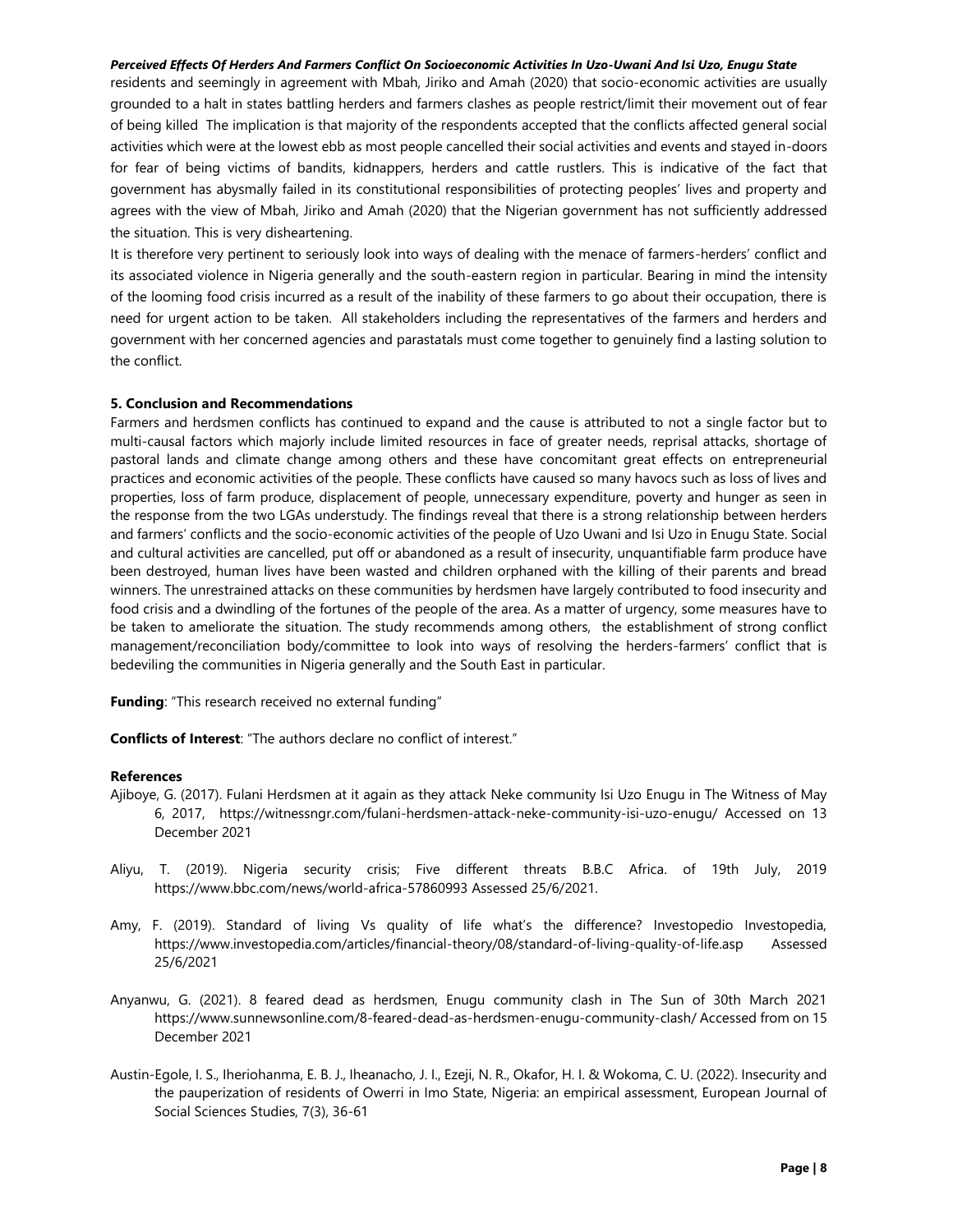Berkowitz, L. (1962). Aggression: A social psychological analysis. McGraw-Hill.

- Chikaire, J.U., Orusha, J.O., Irebuisi, D.C., Amanze, P.C., & Asonye, N.C. (2016). Communal clashes/conflicts: Bane of achieving food production and security among farming households in South-East, Nigeria. Journal of Food Science and Technology, 3(2), 65-72.
- Davidheiser, M. & Luna, A.M. (2008). From complementarity to conflict: a historical analysis of farmer-fulbe relations in West Africa. African Journal on Conflict Resolution, 8(1): 77-104.
- Dollard, J. (1939). Frustration and aggression. New Haven: Pub. for the Institute of human relations by Yale University Press; London: H. Milford, Oxford University Press.
- Ede, R. (2021). Herdsmen kill four, 10 missing as Enugu community challenges destruction of farm in Punch 27 July 2021 https://punchng.com/herdsmen-kill-four-10-missing-as-community-challenges-destruction-of-farms/ Accessed on December 15 2021.
- Ede, R. (2022) Enugu holds security meeting over killings by Herdsmen in Punch of 8 January 2022 https://punchng.com/enugu-holds-security-meeting-over-killings-by-herdsmen/ Accessed on 9 January 2022
- Ewetan, O. O., & Urhie, E. (2014). Insecurity and socio-economic development in Nigeria, Journal of Sustainable Development Studies, 5(1), 40-63.
- Gurr, T. R. (1970). Why Men Rebel, Princeton, NJ: Centre of International Studies, Princeton UP.
- Igata, F. (2016) Enugu: Blow by blow account of how herdsmen killed 46 natives in Vanguard April 30, 2016 https://www.vanguardngr.com/2016/04/enugu-blow-blow-account-herdsmen-killed-46-natives/ Accessed on 13 December 2021
- Iheriohanma, E.B.J., Opara, O. & Raimi, L. (2020). The Nigeria Police Force and its constitutional responsibility in the present democratic dispensation, Issues in Business Management and Economics, 8(4): 84 – 96.
- International Crisis Group ICG (2018). Stopping Nigeria's spiraling farmer-herder violence. https://www.crisisgroup.org/africa/west-africa/nigeria/262-stopping-nigerias-spiralling-farmer-herderviolence Accessed on 5th January, 2022
- Isiwu, I. P & Onwuka, I. (2017). Psychological Factors that Influences Entrepreneurial Intention Among Women in Nigeria: A Study Based in South East Nigeria. Journal of Entrepreneurship 26(13), 176–195
- Kasarachi, N. P. (2016). Institutionalizing peace education for sustainable development in public secondary schools in Delta State. Niger Delta Journal of Education, 8(1), 194-196.
- Mbah, E.N.1, Jiriko, R.K.1 & Amah, N.E. (2020). Socio-Economic Impacts of Conflicts between Farmers and Cattle Herdsmen in Rural Households of Benue State, Nigeria, Journal of Agriculture and Sustainability, 13(13), 1-12
- Miller, N. E. (1941). The frustration-aggression hypothesis. Psychological Review, 48(4), 337–342.
- Mufutau, A. P., Bramah, A.N & Shittu, M.O. (2020). Effects of Farmers and Herders conflict on Entrepreneurial practice in South Western Nigeria., International Journal of Economics, Finance and Sustainable Development IJEFSD ,1(02 July), 73-83
- Ndubuisi, C. I. (2018). A critical analysis of conflicts between herdsmen and farmers in Nigeria: Causes and socioreligious and political effects on national development, HTS Teologiese Studies/Theological Studies 74(1), 1-6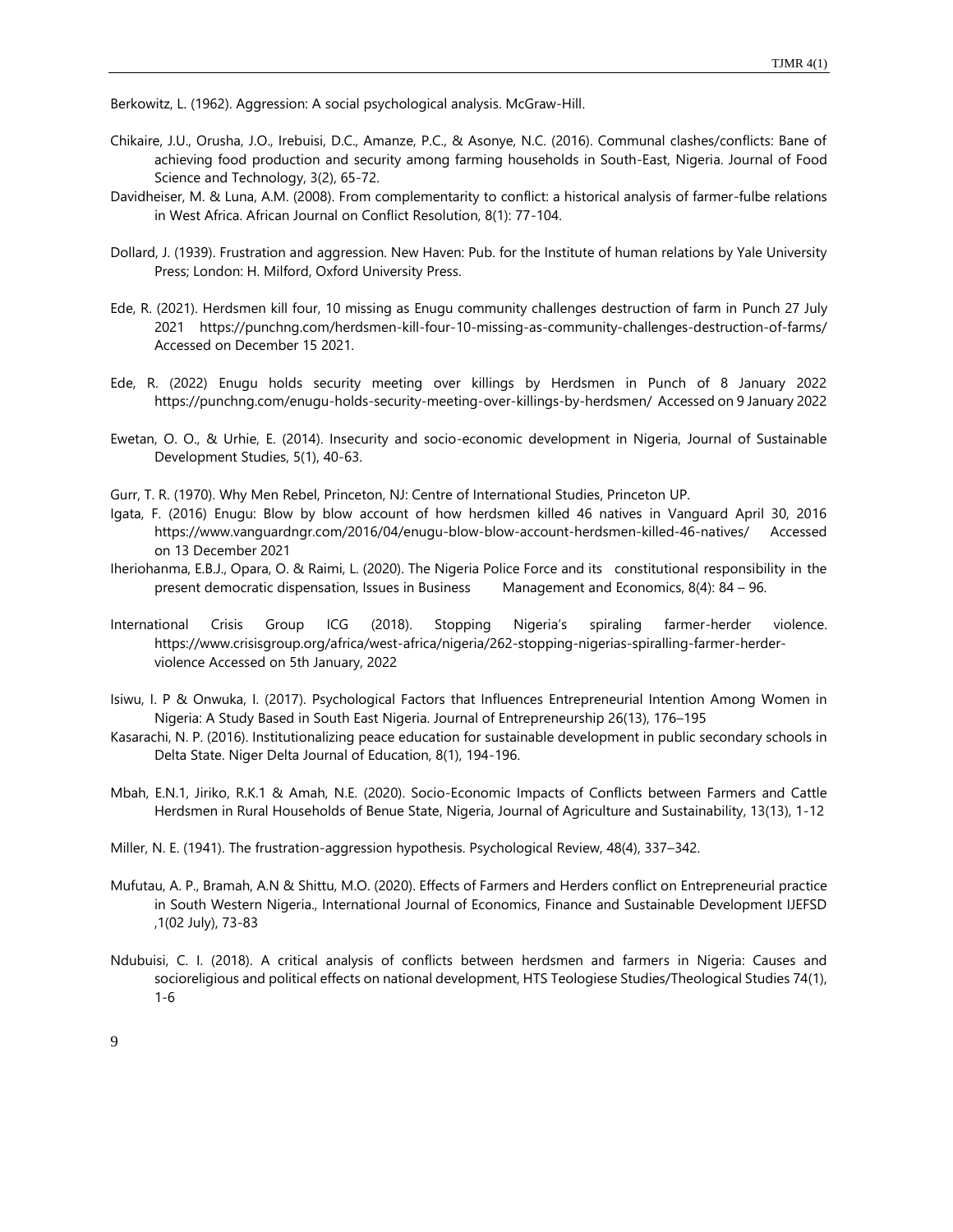- Ningxin, L. (2018). Nigeria's Fulani Herdsmen farmers conflict and peace Building. Global Journal of Agricultural Research, 6(5), 1-5
- Nwanegbo, C. & Odigbo, J. (2013). Security and National Development in Nigeria: The Threat of Boko Haram, International Journal of Humanities and Social Science, 3(4). 285-291
- Nwakanma, E., & Boroh, S. E. (2019). Demography of conflict and the herders-farmers' crisis in Nigeria. The Nigerian Journal of Sociology and Anthropology, 17(2), 28-40.
- Nwosu, C. (2017) Between Fulani herdsmen and farmers: National security under Buhari. https://www.republic- .com.ng/aprilmay-2017/fulani-herdsmen-farmers/ Accessed on 5th January, 2022
- Odalonu, B. H. (2020). Reoccurring farmers-herders conflict in Nigeria: political and socio-economic implications of herders attacks on farmers in Uzo-Uwani communities of Enugu state. International Journal of Research and Innovation in Social Science (IJRISS), IV(VIII), 54-62
- Odu, I., (2021). AK-47 wielding herdsmen revisit Nimbo, hack woman to death on her farm in Vanguard of October 21, 2021 https://www.vanguardngr.com/2021/10/ak-47-wielding-herdsmen-revisit-nimbo-hack-woman-todeath-on-her-farm/ Accessed on 15 December 2021
- Odu, I., (2022). Again, Herdsmen attack Enugu Community, Kill One 2 others critically Injured in Vanguard January 24, 2022 https://www.vanguardngr.com/2022/01/again-herdsmen-attack-enugu-community-kill-one-2-otherscritically-injured/ Accessed on January 23 2022
- Ofuoku, A.U, Isife, B.I (2010). Crisis, effects and resolution of farmers nomadic cattle herder conflicts in Delta State, Nigeria. Agricultural Tropica SUBTROPICA Vol.43(1), 33-41
- Oghuvbu, E.A & Oghuvbu, O.B. (2020) Farmers Herdsmen conflict in Africa: The case of Nigeria. New Modalities of Regional peacekeeping, 20(4), 698-706
- Okoli, A., Odu, I., & Nwaiwu, C., (2021). Isi-Uzo killings: IPOB mocks S-East govs over 'lame' EbubeAgu security in Vanguard of August 6, 2021, https://www.vanguardngr.com/2021/08/isi-uzo-killings-ipob-mocks-s-eastgovs-over-lame-ebubeagu-security/ Accessed on 13 December 2021
- Olukoju, A., Adesina, O., Adesoji, A. & Amusa, S. (2018). Security challenges and management in modernNigeria, United Kingdom Cambridge Scholars Publishing
- Omede, J., & Omede, A.A (2015). Security in Nigeria: moral values & religious education as panaceas, Journal of Education & Practice 6(11), 120-126
- Omotara, O. A. (2016). Conflicts over farmland and its socioeconomic effects on rural residents of Southwestern Nigeria, Nigerian Journal of Rural Sociology, 16(3), 29-34
- Onime, B.E (2018). Insecurity and economic growth in Nigeria: A diagnostic review. European Scientific journal, 14(4): 377-391.
- Opara, O.U & Okafor, H.I. (2020). Traditional African methods of conflict resolution. In E.B.J. Iheriohanma and C.I Anah (eds.) Issues in Social Sciences, Career Publishers, 237-249
- Oyesola, O. B (2007). Rural Dwellers Perception on Effect of Infrastructural Facilities on Livelihood Activities in Akinyele Local Government Area of Oyo State, Nigeria. Journal of Economics and Rural Development, 16(1), 85- 92
- Tanyi, P L., Nwatu, U. L. Ugwu, P. B., Amadi, A & Idongesit, J. E. (2021). They have taken our farmlands! Examining the impact of herdsmen and farmers conflict on farming communities in Nkanu East Local Government Area of Enugu State, Journal of Social Work in Developing Societies, 3(2): 58-70